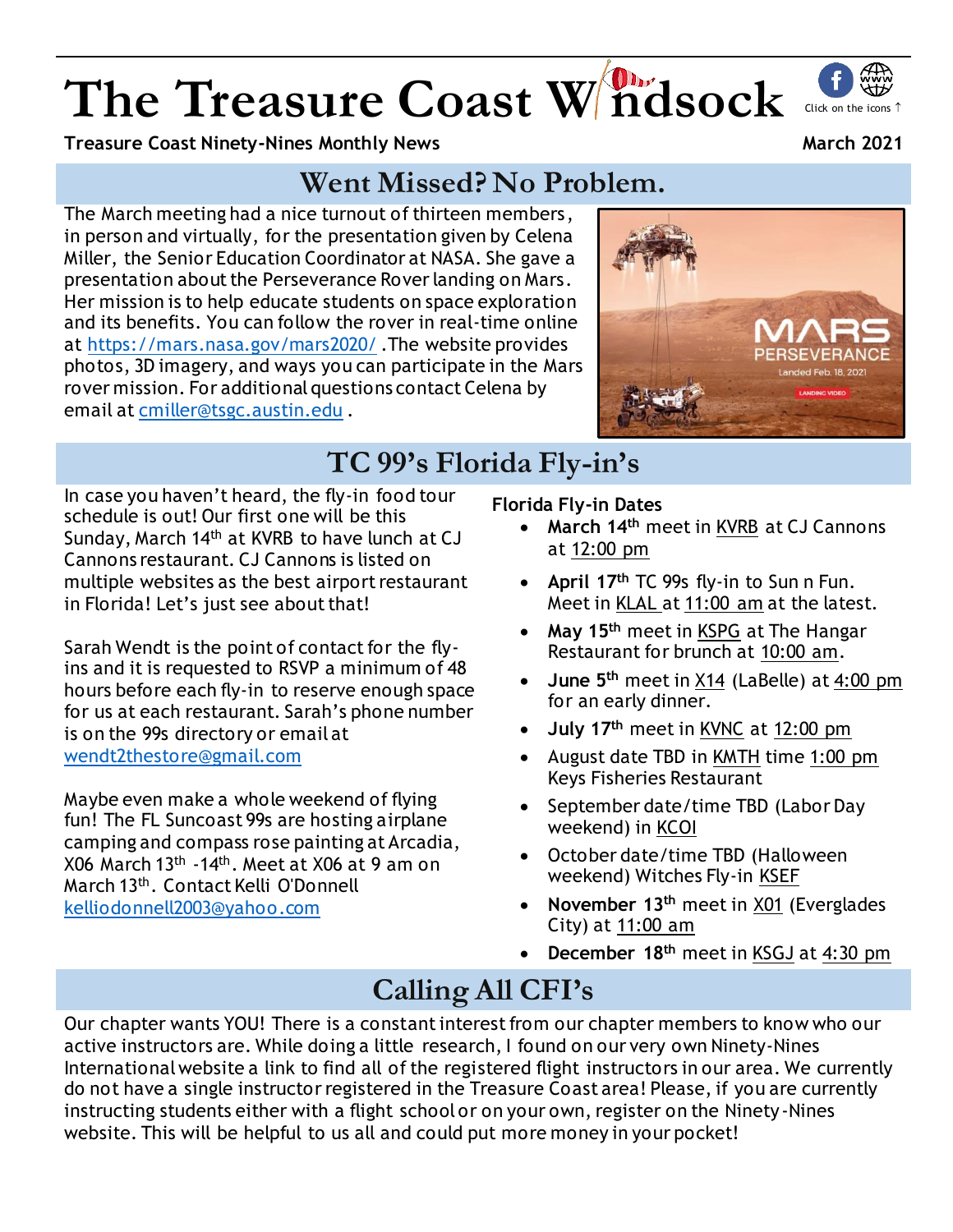|                                                                                                                                                                                                                                                                                                                         | <b>Inspiring Women Pilots Since 1929</b> |                              |                                 | <b>Site Search</b>  | Q                                   | 000             |  |
|-------------------------------------------------------------------------------------------------------------------------------------------------------------------------------------------------------------------------------------------------------------------------------------------------------------------------|------------------------------------------|------------------------------|---------------------------------|---------------------|-------------------------------------|-----------------|--|
| Who We Are<br><b>Ninety-Nines</b>                                                                                                                                                                                                                                                                                       | <b>What We Do</b>                        | Join 99s<br><b>Resources</b> | <b>Contact</b><br><b>Donate</b> | <b>Scholarships</b> | Friends of The 99s                  | <b>Sponsors</b> |  |
| <b>CFI</b> Registration                                                                                                                                                                                                                                                                                                 |                                          |                              |                                 |                     | <b>Members Area</b>                 |                 |  |
| Contact phone & email are required, but will not be displayed to the general public. They are used in order to privately forward inquiries generated by<br>your website listing.                                                                                                                                        |                                          |                              |                                 |                     | > Directory                         |                 |  |
|                                                                                                                                                                                                                                                                                                                         |                                          |                              |                                 |                     | > Friends of 99s Directory          |                 |  |
| <b>Terms &amp; Conditions</b><br>I am an instructor with current ratings. I acknowledge that by registering as an Instructor on The Ninety-Nines, Inc. International Organization of                                                                                                                                    |                                          |                              |                                 |                     | > Career Opportunities              |                 |  |
| Women Pilots website that my limited contact information will be available for public viewing. I further acknowledge that as a requirement for being                                                                                                                                                                    |                                          |                              |                                 |                     | $\blacktriangleright$ Library       |                 |  |
| registered on said page that I will maintain my current membership in The 99s, as well as maintain my current instructor rating. I understand that                                                                                                                                                                      |                                          |                              |                                 |                     | > Bylaws Modernization Project      |                 |  |
| should I let my membership lapse in The 99s that my listing will be removed from the public search feature on the "Find a Flight Instructor" section. I<br>further understand that if I fail to update or maintain my flight instructor currency, that my listing will be removed from the public search feature on the |                                          |                              |                                 |                     | > Member Benefits                   |                 |  |
| "Find a Flight Instructor" section.                                                                                                                                                                                                                                                                                     |                                          |                              |                                 |                     | > International Trusts & Committees |                 |  |
| □I, Sarah Wendt, agree to the above Terms & Conditions                                                                                                                                                                                                                                                                  |                                          |                              |                                 |                     | > Straight & Level                  |                 |  |
|                                                                                                                                                                                                                                                                                                                         |                                          |                              |                                 |                     | > Renewal/Donation                  |                 |  |
| Continue                                                                                                                                                                                                                                                                                                                |                                          |                              |                                 |                     | > Update Information                |                 |  |
|                                                                                                                                                                                                                                                                                                                         |                                          |                              |                                 |                     | > Change Password                   |                 |  |
|                                                                                                                                                                                                                                                                                                                         |                                          |                              |                                 |                     |                                     |                 |  |
|                                                                                                                                                                                                                                                                                                                         |                                          |                              |                                 |                     | > Register as an Instructor         |                 |  |
|                                                                                                                                                                                                                                                                                                                         |                                          |                              |                                 |                     | > Find an Instructor                |                 |  |

Once registered, it will be easy for any member to find you and your qualifications. Just select the "Find an instructor" link, and on the next page select "FL." It lists the instructor name, location, certifications, and if they provide an aircraft or not. There is even a tab that gives a short bio and a one-click contact button.

As I write this, I am registering myself. Although instructing is not something I am available to do full-time I can offer my services to do BFR's, IPC's, and be your safety pilot. I hope this will encourage others to register even if not instructing full-time.

|                                   |                                |                                                                                                                                                                                                                                                                           |                                |                     | <b>Member Area</b> | $\bullet$                                        |
|-----------------------------------|--------------------------------|---------------------------------------------------------------------------------------------------------------------------------------------------------------------------------------------------------------------------------------------------------------------------|--------------------------------|---------------------|--------------------|--------------------------------------------------|
|                                   |                                | <b>Inspiring Women Pilots Since 1929</b>                                                                                                                                                                                                                                  |                                | <b>Site Search</b>  | Q                  | $\bigoplus \mathbb{O}$ $\bigoplus$ $\{ \cdot \}$ |
| Who We Are<br><b>Ninety-Nines</b> | What We Do                     | Join 99s<br><b>Resources</b><br>Donate                                                                                                                                                                                                                                    | Contact                        | <b>Scholarships</b> | Friends of The 99s | <b>Sponsors</b>                                  |
| Instructors in FL, United States  |                                |                                                                                                                                                                                                                                                                           |                                |                     |                    |                                                  |
|                                   |                                | The Ninety-Nines, Inc. International Organization of Women Pilots is not making recommendations and will not be held liable if                                                                                                                                            |                                | Search Again        |                    |                                                  |
|                                   |                                | dissatisfied with any of the Instructors that appear on the search results. The Ninety-Nines have ensured that each instructor has<br>registered and met the requirements of The Ninety-Nines, Inc. International Organization of Women Pilots to be listed on this page. |                                |                     |                    |                                                  |
| City<br>٠                         | <b>Instructor</b><br>$\bullet$ | <b>Certifications</b>                                                                                                                                                                                                                                                     | $\triangleq$ Aircraft Provided | $\Rightarrow$       |                    |                                                  |
|                                   |                                |                                                                                                                                                                                                                                                                           |                                |                     |                    |                                                  |
| 1 Cape Coral                      | Rhonda Culmer                  | CFI, CFII, land and sea                                                                                                                                                                                                                                                   | No                             | i ⊠                 |                    |                                                  |
| 2 Cocoa Beach                     | Stephanie Luongo               | ASEL, Tailwheel, AGI                                                                                                                                                                                                                                                      | No                             | i ⊠                 |                    |                                                  |
| 3 Daytona Beach                   | <b>Sommer Rovira</b>           | CFI, CFII, MEI                                                                                                                                                                                                                                                            | <b>No</b>                      | $i \vee$            |                    |                                                  |
| 4 Davtona Beach                   | Ana Stolica                    | CFII                                                                                                                                                                                                                                                                      | <b>No</b>                      | i ⊠                 |                    |                                                  |
| 5 Deland                          | <b>Virginie Rollin</b>         | Advanced Ground Instructor (AGI)                                                                                                                                                                                                                                          | <b>No</b>                      | $i \times$          |                    |                                                  |
| 6 Flagler Beach                   | Carrie Spooner                 | CFI                                                                                                                                                                                                                                                                       | Yes: Cessna 150                | i ⊠                 |                    |                                                  |
| 7 Fort Lauderdale                 | Daria Graybill                 | MEI, CFII                                                                                                                                                                                                                                                                 | <b>No</b>                      | i ⊠                 |                    |                                                  |
|                                   |                                |                                                                                                                                                                                                                                                                           |                                |                     |                    |                                                  |
| 8 Fort Lauderdale                 | <b>Shunit Sarid</b>            | <b>CFI/CFII/MEI</b>                                                                                                                                                                                                                                                       | <b>No</b>                      | i ⊠                 |                    |                                                  |
| 9 Fort Myers                      | <b>Terry Carbonell</b>         | CFI, CFII, MEI                                                                                                                                                                                                                                                            | <b>No</b>                      | i ⊠                 |                    |                                                  |